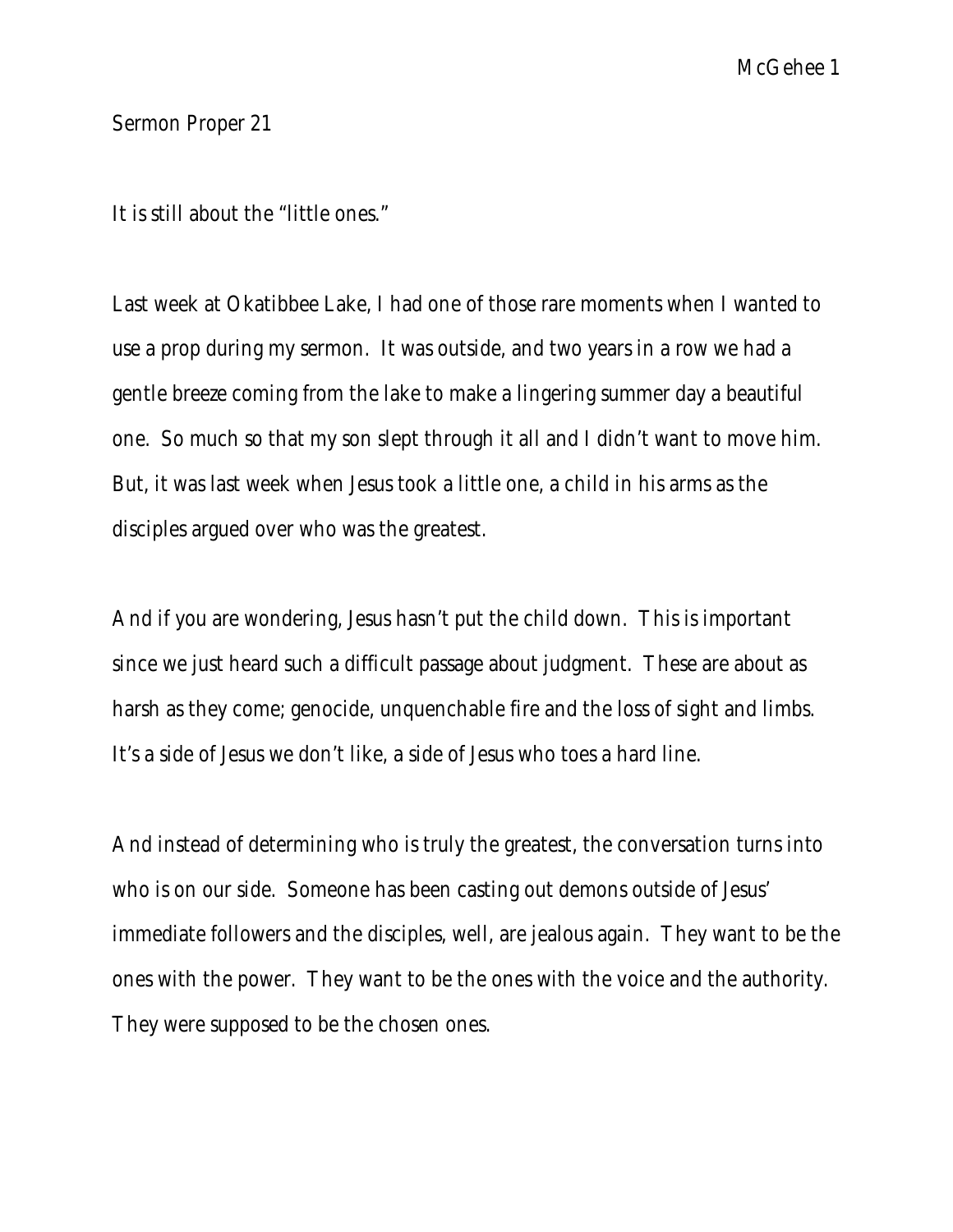McGehee 2

But Jesus hasn't put the child down. Holding the child in his arms, a child who must put their entire trust in the one holding them. "If any of you put a stumbling block before one of these little ones who believe in me." It's helpful to know when the disciples come, and well when we come; complaining to our Christ about what others are doing, or desiring advancement or dominance, Jesus draws their attention back to the helpless and exploited. This is their work. This is the tough part about saying yes to following the Christ. "Take care of these little ones and don't let them go."

But it is the word "if" here that causes us so much anxiety this day isn't it. "If" we put up stumbling blocks between us and caring for one another, especially one of these little ones, terrible things will happen.

So much about our faith has become individualized. Even for the disciples, their concern is about their relationship themselves and Jesus and often are at odds with one another. But Jesus once again draws them back, and us back, that Church is not about just me and my God hanging out together. Again and again, Jesus teaches them and us, how to follow within a whole community. The consequences between one another are not just for me.

Now, we don't talk about hell in our tradition very often. And if I did I would spend a considerable time in Sunday formation helping with context but that is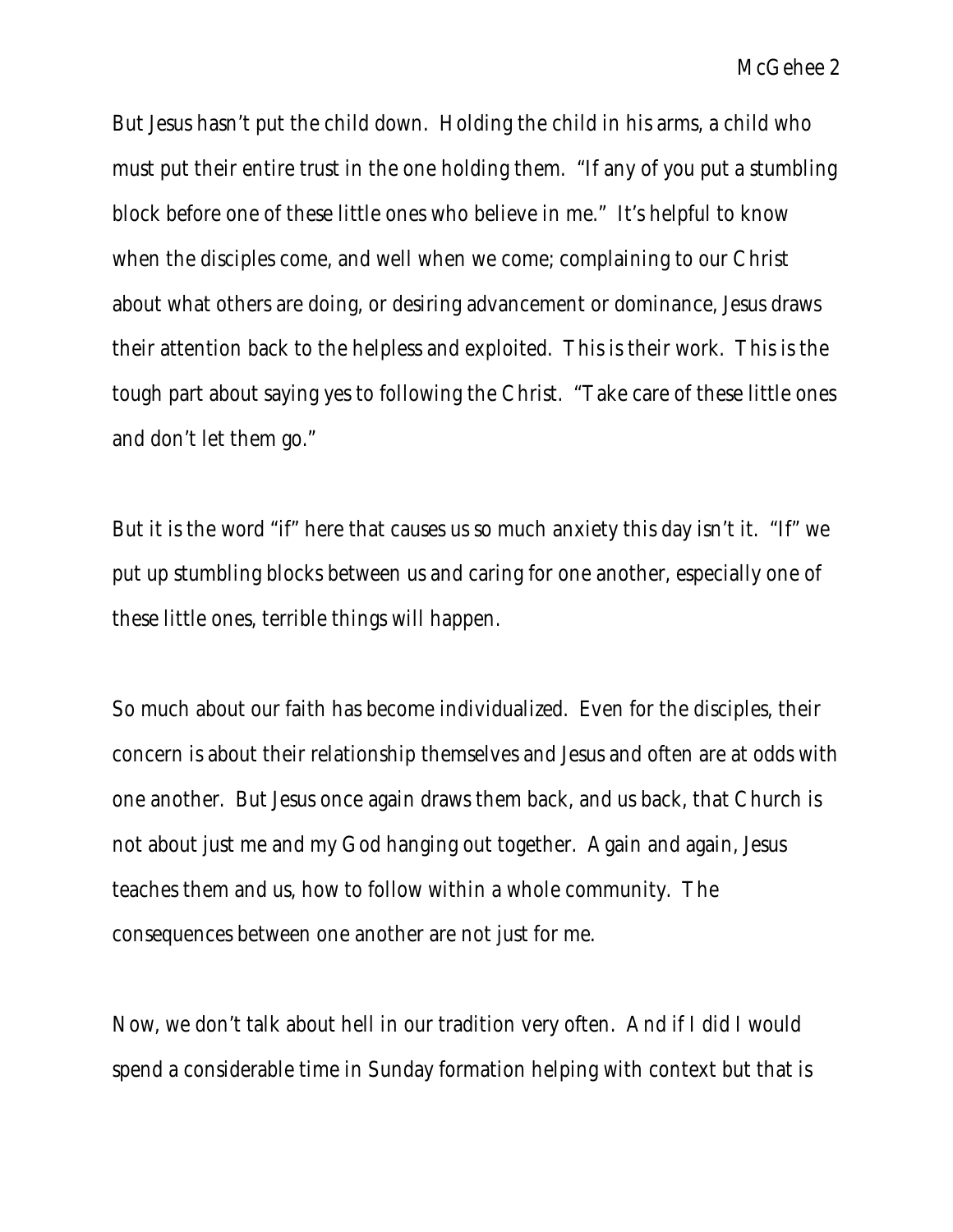McGehee 3

for a different day. But what is important to know when hearing these tough words from Jesus is context. The word hell in this passage, refers to Gehenna, or The Valley of Hinnom. It is an actual place, a valley just south of Jerusalem where some of the kings of Judah sacrificed their children by fire. It became a place of judgment, a destination of the wicked. This is where our modern interpretation of hell came from. And yes it is horrifying to think about.

Which is why Jesus, *still* holds a child and won't let them go. Saying to the disciples, and to us, don't do what your ancestors did to the least of these. If you do not care for the most vulnerable ones, terrible things will happen. But they will happen to all of us. If we abandon those who have put their whole trust in us, our community is doomed. If we do not care and love for our children, the whole future of our people is lost forever.

The way we live our life of faith; what we do to one another has consequences. Who I am as a follower of Jesus does have repercussions. Our actions really do affect us. All of us.

But we do sometimes let the children go. When we refuse to listen to the other side of the isle we are cut off from one another. When we focus on our own interests or making ourselves into the best, the rightful ones, we lose sight of our children. This is my church. This is my town. This is my country.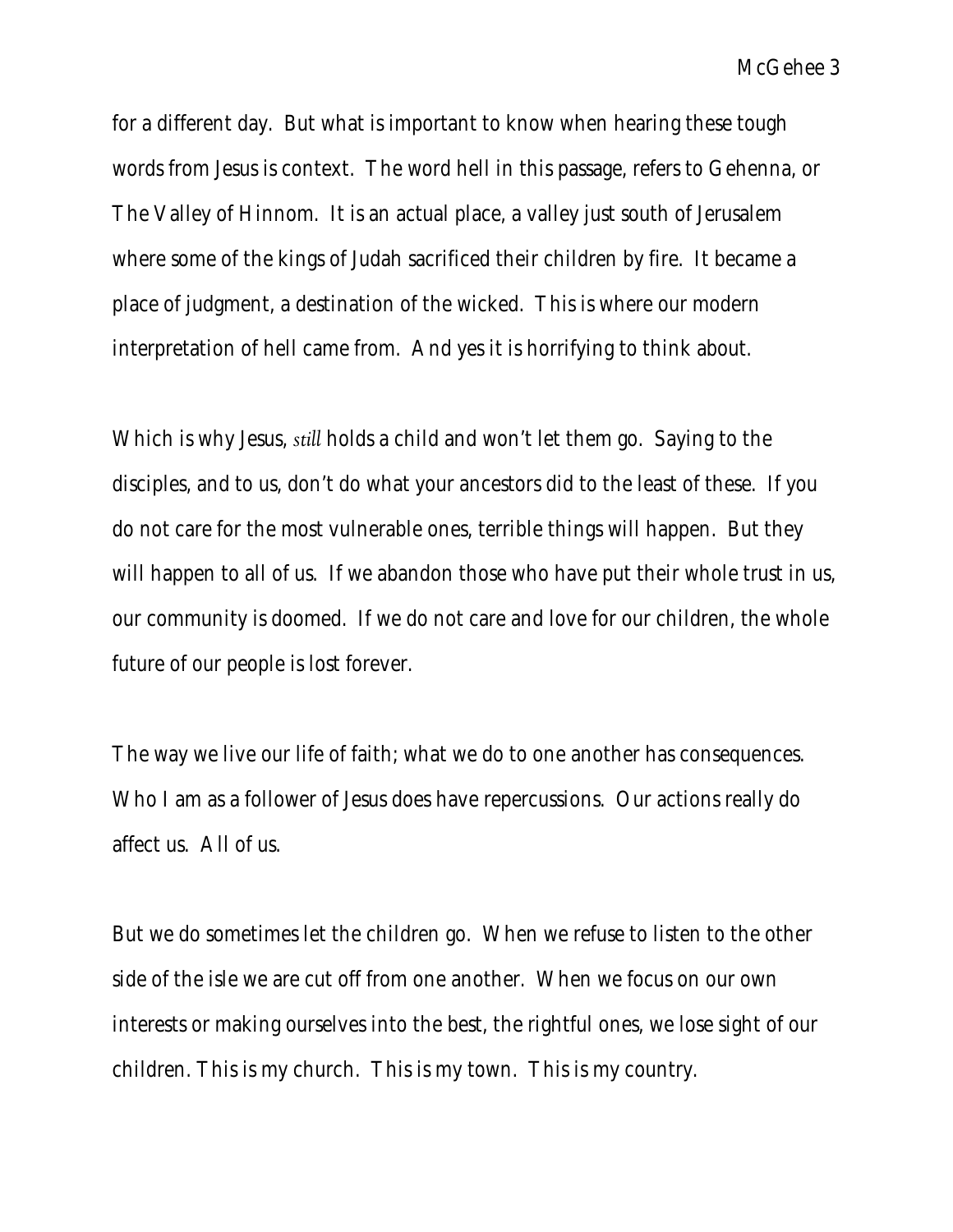McGehee 4

But this is real. It is a real struggle for those who rely on us to care for them. I can only imagine how it must feel for those who are marginalized and don't feel held. It must be hell when we lose sight of our children. I can only imagine the hell it must be to live cut off from the community, too afraid to speak often for decades.

We too like Jesus somehow hold the children in our arms and not let them go. We can't put the child down to be demoralized or broken by the evils of our world. We can't let them go and fall into the many ways we can create stumbling blocks from grace. You know them. Those constant and consistent obstructions that just keep on coming. Even in the church we feel we made strides but fall back into being the best and the rightful ones. Where are the places we use the vulnerable to advance our own desires? How are we dying in ourselves, instead of living for those around us?

We know all too well what happens when we don't receive one another as little children. We know what happens when we don't hold onto the defenseless the voiceless. We know what happens when the oppressor attacks the "little ones."

Jesus' concern for "little ones" or "powerless ones" is everything.